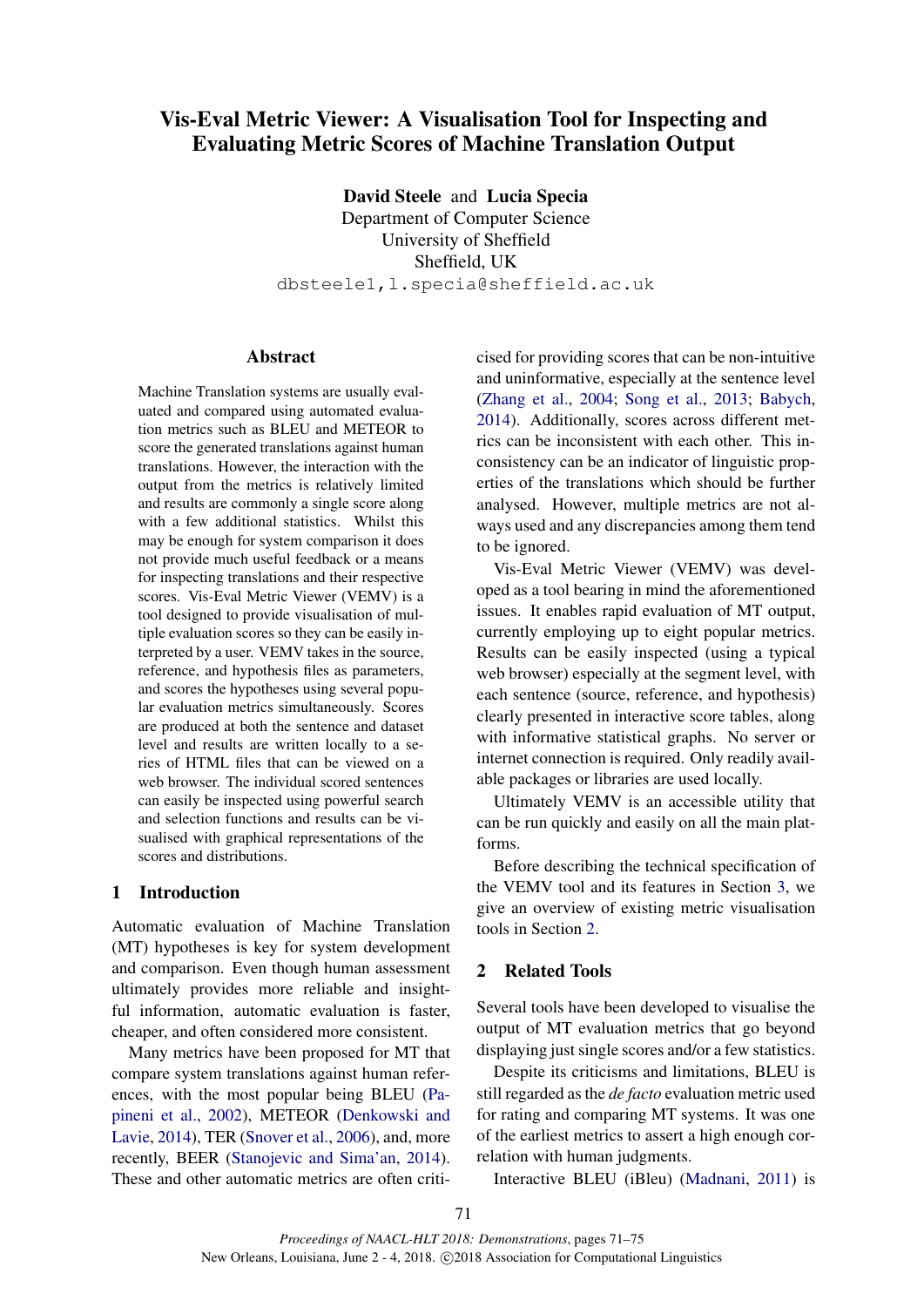a visual and interactive scoring environment that uses BLEU. Users select the source, reference, and hypothesis files using a graphical user interface (GUI) and these are scored. The dataset BLEU score is shown alongside a bar chart of sentence scores. Users can select one of the sentences by clicking on the individual bars in the chart. When a sentence is selected its source and hypothesis translation is also shown, along with the standard BLEU statistics (e.g. score and n-gram information for the segment). Whilst iBLEU does provide some interactivity, using the graph itself to choose the sentences is not very intuitive. In addition the tool provides results for only one metric.

METEOR is another popular metric used to compute sentence and dataset-level scores based on reference and hypothesis files. One of its main components is to word-align the words in the reference and hypothesis. The Meteor-X-Ray tool generates graphical output with visualisation of word alignments and scores. The alignments and score distributions are used to generate simple graphs (output to PDF). Whilst the graphs do provide extra information there is little in the way of interactivity.

MT-ComparEval (Klejch et al., 2015) is a different evaluation visualisation tool, available to be used online<sup>1</sup> or downloaded locally. Its primary function is to enable users, via a GUI, to compare two (or more) MT system outputs, using BLEU as the evaluation metric. It shows results at both the sentence and dataset level highlighting confirmed, improving, and worsening ngrams for each MT system with respect to the other. Sentence-level metrics (also n-gram) include precision, recall, and F-Measure information as well as score differences between MT systems for a given sentence. Users can upload their own datasets to view sentence-level and dataset scores, albeit with a very limited choice of metrics. The GUI provides some interaction with the evaluation results and users can make a number of preference selections via check boxes.

The Asiya Toolkit (Giménez et al., 2010) is a visualisation tool that can be used online or as a stand-alone tool. It offers a comprehensive suite of metrics, including many linguistically motivated ones. Unless the goal is to run a large number of metrics, the download version is not very practical. It relies on many external tools such as syn-

tactic and semantic parsers. The online tool $2$  aims to offer a more practical solution, where users can upload their translations. The tool offers a module for sentence-level inspection through interactive tables. Some basic dataset-level graphs are also displayed and can be used to compare system scores.

In comparison to the other software described here, VEMV is a light yet powerful utility, which offers a wide enough range of metrics and can be easily extended to add other metrics. It has a very specific purpose in that it is designed for rapid and simple use locally, without the need for servers, access to the internet, uploads, or large installs. Users can quickly get evaluation scores from a number of mainstream metrics and view them immediately in easily navigable interactive score tables. We contend that currently there is no other similar tool that is lightweight and offers this functionality and simplicity.

# 3 Vis-Eval Metric Viewer Software & Features

This section provides an overview of the VEMV software and outlines the required input parameters, technical specifications, and highlights a number of the useful features.

#### 3.1 The Software

VEMV is essentially a multi-metric evaluation tool that uses three tokenised text files (source, reference, and hypothesis) as input parameters and scores the hypothesis translation (MT system output) using up to eight popular metrics: BLEU, MT-Eval<sup>3</sup> (MT NIST & MT BLEU), METEOR, BEER, TER, Word Error Rate (WER), and Edit Distance  $(E\text{-Dist})$ .<sup>4</sup> All results are displayed via easily navigable web pages that include details of all sentences and scores (shown in interactive score tables - Figure 1). A number of graphs showing various score distributions are also created.

The key aims of VEMV are to make the evaluation of MT system translations easy to undertake and to provide a wide range of feedback that helps the user to inspect how well their system performed, both at the sentence and dataset level.

<sup>&</sup>lt;sup>2</sup>At the time of writing the online version did not work. <sup>3</sup>https://www.nist.gov/

<sup>&</sup>lt;sup>4</sup>A WER like metric that calculates the Levenshtein (edit) distance between two strings, but at the character level.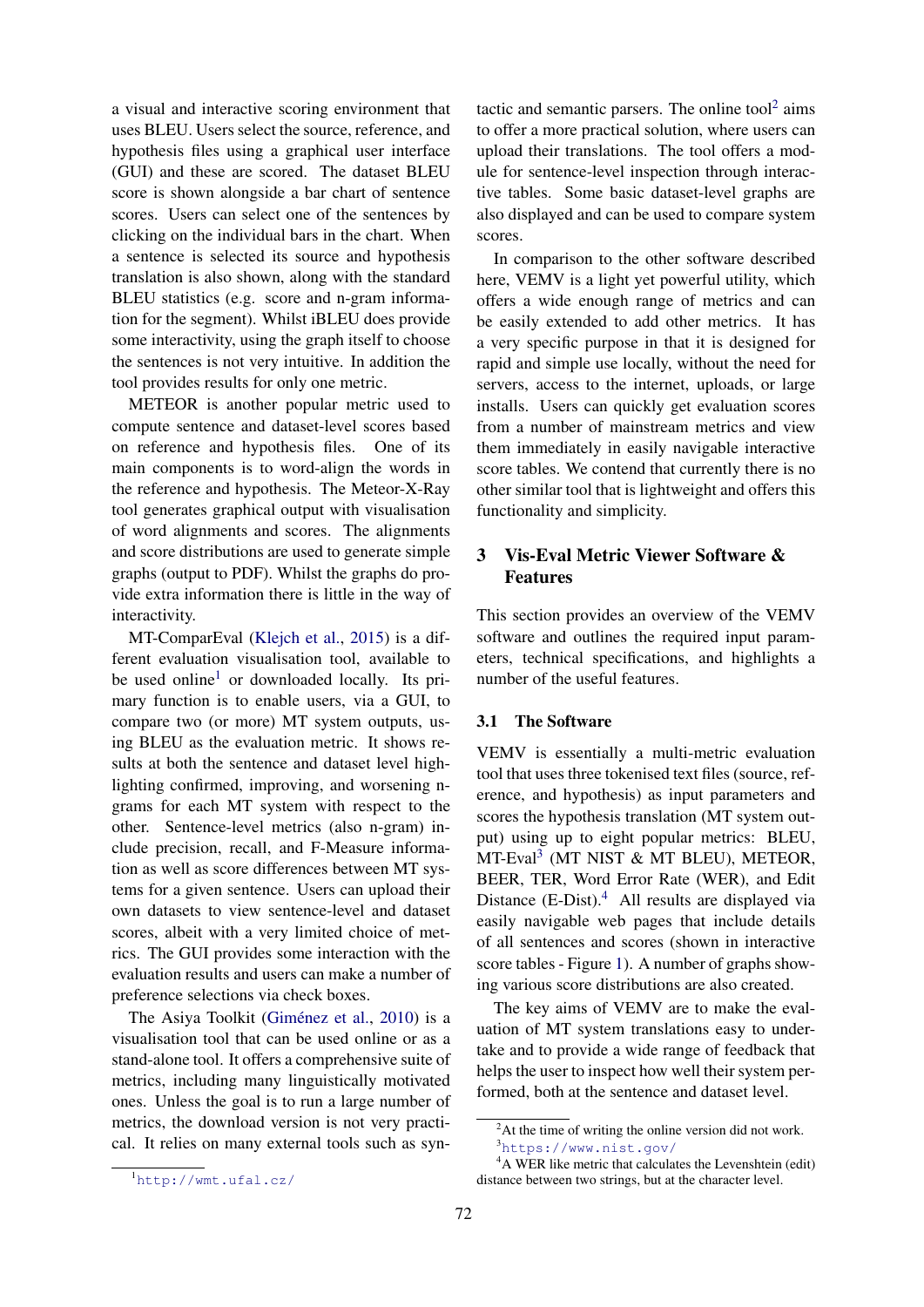| <sup>2</sup> POS <sup>2</sup> REF Length ■ Sentence ■ Sen Bleu ■ MT Bleu ■ MT Nist ■ METEOR ■ BEER ■ TER ■ WER ■ Edit Dist |                      |                                                                                                                       |                           |                          |                          |                    |             |            |                       |                          |
|----------------------------------------------------------------------------------------------------------------------------|----------------------|-----------------------------------------------------------------------------------------------------------------------|---------------------------|--------------------------|--------------------------|--------------------|-------------|------------|-----------------------|--------------------------|
| <b>POS</b>                                                                                                                 | <b>REF</b><br>Length | <b>Sentence</b>                                                                                                       | <b>Sen</b><br><b>Bleu</b> | <b>MT</b><br><b>Bleu</b> | <b>MT</b><br><b>NIST</b> | MET-<br><b>EOR</b> | <b>BEER</b> | <b>TER</b> | <b>WER</b><br>(Score) | <b>E</b> Dist<br>(Score) |
| -1                                                                                                                         | 9<br>(44)            | SRC: 你有那个症状多长时间了?<br>REF: how long have you been having that symptom?<br>HYP: how long have you been that symptom?    | 0.6102                    | 0.6102                   | 11.1177<br>(0.7713)      | 0.4613             | 0.818       | 0.1111     | (0.8889)              | 7<br>(0.8409)            |
|                                                                                                                            | 11<br>(41)           | SRC: 我 在 哪 坐 去 波士顿 的 巴士 ?<br>REF: where can i catch a bus to go to boston?<br>HYP: where do i get the bus for boston? | 0.1886                    | 0.096                    | 3.6523<br>(0.2529)       | 0.3052             | 0.4682      | 0.5455     | 6<br>(0.4545)         | 16<br>(0.6098)           |

Figure 1: A screenshot of an interactive score table showing two example sentences and their respective scores.

#### 3.2 Input and Technical Specification

VEMV is written in Python 3 (also compatible with Python 2.7). To run the tool, the following software needs to be installed:

- Python  $>= 2.7$  (required)
- NLTK<sup>5</sup> > = 3.2.4 (required)
- Numpy (required)
- Matplotlib / Seaborn (optional for graphs)
- Perl (optional for MT BLEU, MT NIST)
- Java (optional for METEOR, BEER, TER)

With the minimum required items installed the software will generate scores for standard BLEU, WER, and E-Dist. The optional items enable a user to run a wider range of metrics and produce nearly 200 graphs during evaluation.

The input commands to run the software can be typed directly into the command-line on any platform, or passed as arguments in an interactive development environment (IDE) such as Spyder.<sup>6</sup>

Once the software has been run (see Section 3.5), a folder containing all of the generated HTML, text, and image files is produced. A user will typically explore the output by opening the 'main.html' file in a browser (Chrome, Firefox, and Opera have been tested) and navigating it like with any (offline) website. The text files contain the output for the various metric scores and can be inspected in detail. The graphs are output as image files (PNGs), which are primarily viewed in the HTML pages, but can also be used separately for reports (e.g. Figure 3 in Section 3.4)

#### 3.3 Main Features

Here we outline some key features of the Vis-Eval Metric Viewer tool:

#### Scoring with multiple evaluation metrics

Currently VEMV uses eight evaluation metrics to score individual sentences and the whole document. All results are shown side by side for comparison purposes and can be inspected at a granular level (Figure 1).

A glance at the two sentences in Figure 1 already provides numerous points for analysis. For example, the MT in sentence 2 is a long way from the reference and receives low metric scores. However, whilst not identical to the reference, the MT is correct and could be interchanged with the reference without losing meaning. For sentence 1 the MT is only a single word away from the reference and receives good scores, (much higher than sentence 2) although the meaning is incorrect. The interactive display enables the user to easily examine such phenomena in a given dataset.

#### Clear and easily navigable output

The main output is shown as a series of web pages and can be viewed in modern browsers. The browsers themselves also have a number of powerful built-in functions, such as page search, which are applicable to any of the output pages, adding an extra layer of functionality.

The output consists of easily navigable interactive score tables and graphs, logically organised across web pages. The tool includes its own search facility (for target and source sentences) and the option to show or hide metric scores to aid clarity, especially useful for comparing only a selection of metrics. All of the segment level metric scores can be sorted according to the metric of interest.

<sup>5</sup>http://www.nltk.org

<sup>6</sup>https://github.com/spyder-ide/spyder/ releases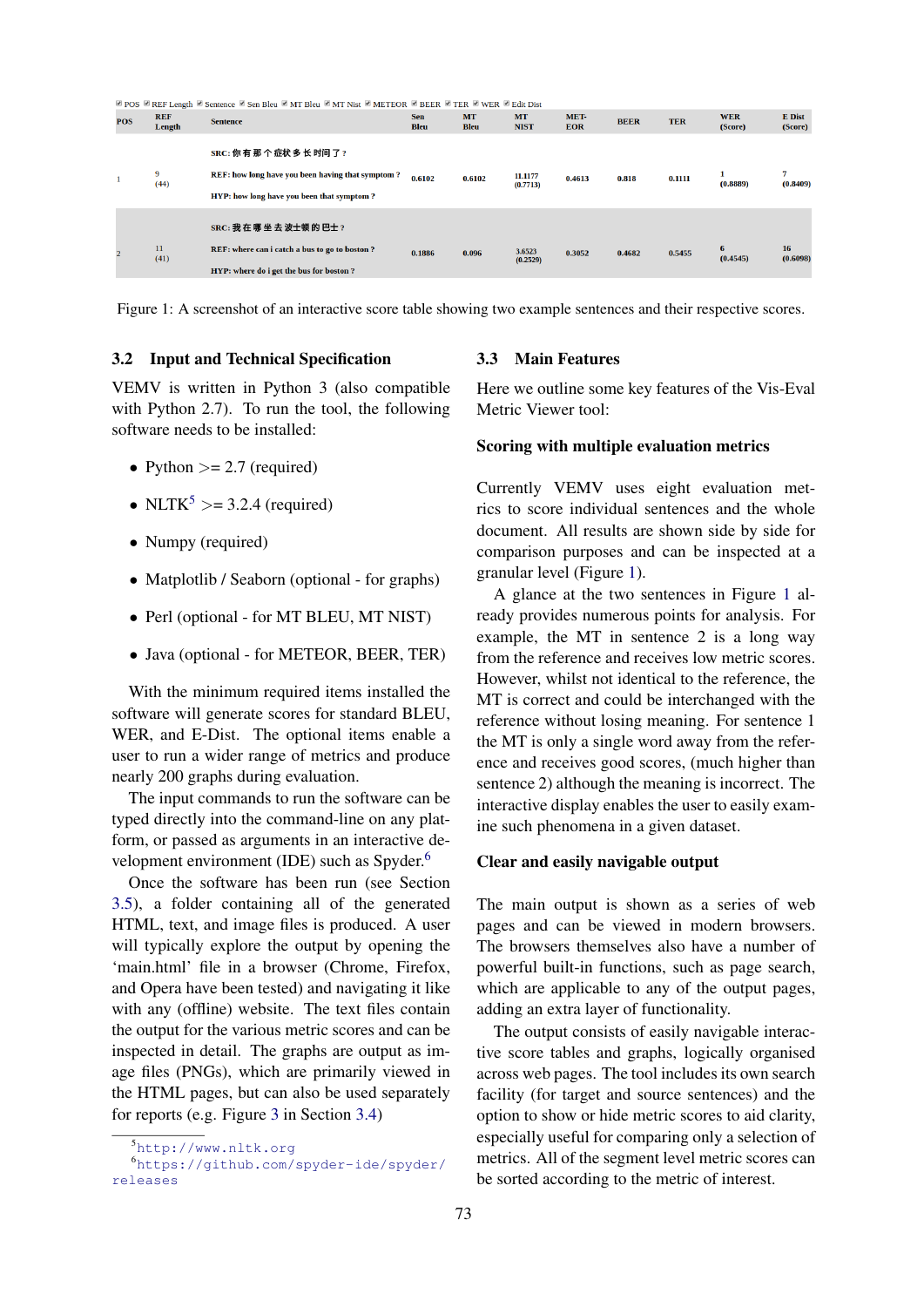

Figure 2: A screenshot of the VisEval Metric Viewer main page.

#### Results saved locally

Once scored, the generated text files, images, and HTML pages are saved locally in a number of organised folders. The majority of the text files are made up from the standard raw output of the metrics themselves. The image files are statistical graphs produced from the metric scores. Both the text and image files can be inspected directly on a metric by metric basis and used for reference. The VEMV tool brings together the text and images in the HTML files to form the main viewable output.

#### Runtime user options

The minimal default settings will quickly produce scores for standard BLEU, WER and E-Dist. Numerous parameters can be set on the command line enabling the user to choose any or all of the additional metrics and whether or not to generate graphs.

A number of the metrics (especially BLEU and METEOR) have a plethora of parameters, which can be selected. To avoid the need for complex command line inputs the metric level parameters can be placed in an easily editable text based configuration file, which in turn is passed to the command line.

In addition, the user can choose which metric will be the dominant one for sorting and display purposes (the default is BLEU) and there is an option for selecting how many score bins or pages to use to show the sentences. The default is 100 pages (one for every percentage point), but some users may prefer fewer pages (e.g. 10 or 20) in order to simplify the main interface and general navigation.

An accessibility flag has also been added. It removes some of the colour formatting from the displays making it easier for users with visual impairments (e.g colour blindness).

#### 3.4 Viewing the Actual Output

Figure 2 shows the main page of the software. In this case all eight metrics were used as shown by the mini graph icons. Each of these mini graph icons act as a link. Ten score bins (circular icons) were selected as a parameter.

Users can click on any of the links/icons to navigate to the various pages. Clicking on the circular icons opens the sentence level score pages (Figure 1) showing individual sentences with a given score. Clicking on the mini graph icons takes the user to the graph display web pages for the respective metrics or the general document wide statistics. Figure 3, for example, is a metric graph showing the distribution of standard BLEU scores for the dataset. In this case the chart in Figure 3 would be accessed by clicking on the very left hand mini graph icon on the main page shown in Figure 2.



Figure 3: A graph showing the distribution of standard BLEU scores.